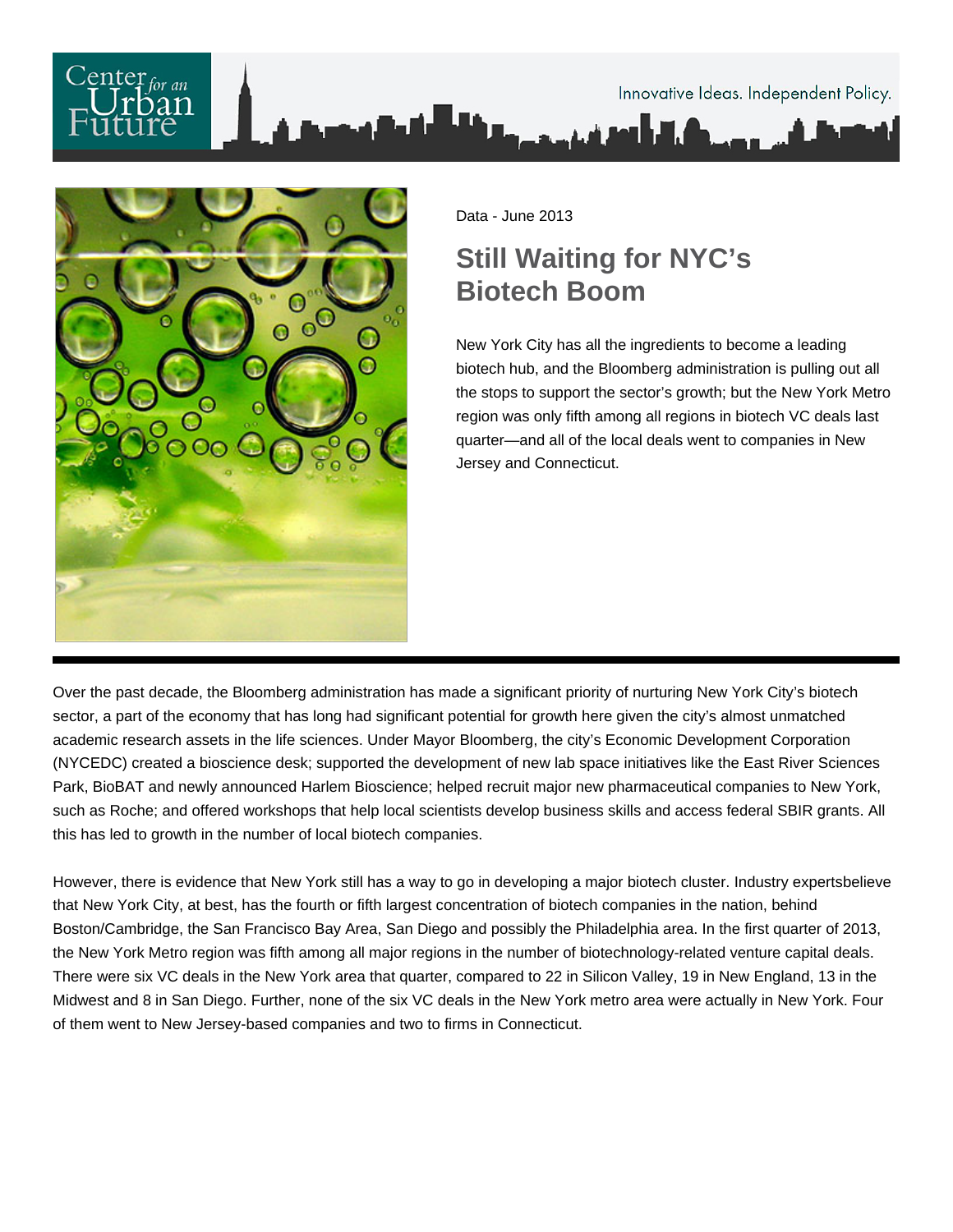Image not readable or empty /images/uploads/Still-Waiting-for-NYCs-Biotech-Boom-2-Biotech-VC-Deals-1Q-2013.png